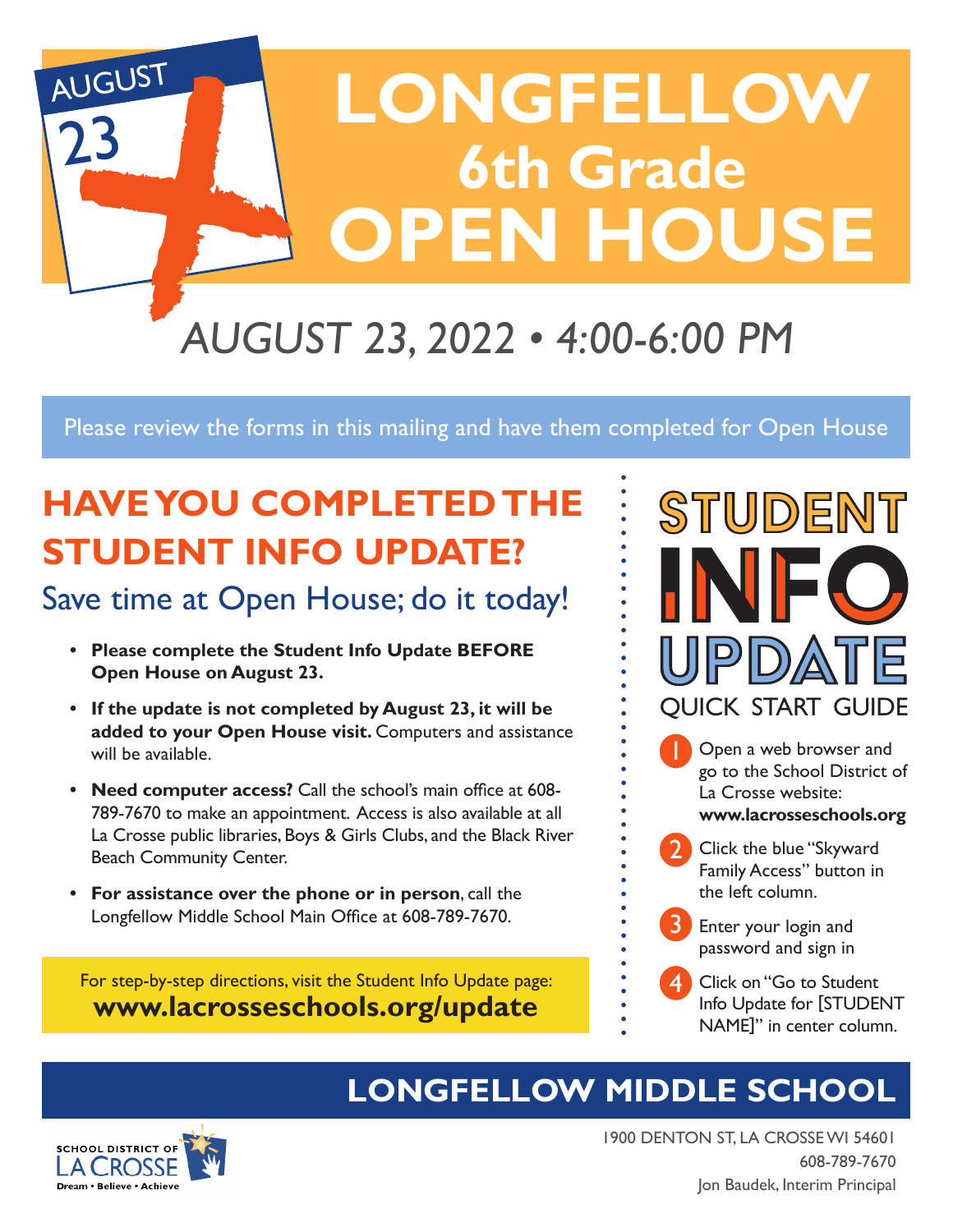# 6th GRADE OPEN HOUSE CHECKLIST

# **PART 1** Must be completed before Parts 2 & 3

**CHECK IN** • Rotunda (Front Entrance)

**STUDENT INFO UPDATE** • LMC Computer Lab (in back)

- **• Only required if the Student Info Update has not been completed**
- Staff is available to help with the update, look up logins, and reset passwords

| Meet your teachers!                                                                                                                                                                                                                                                  |
|----------------------------------------------------------------------------------------------------------------------------------------------------------------------------------------------------------------------------------------------------------------------|
| <b>MEET POD TEACHERS</b> • Check displayed lists for pod assignment<br><b>Venture Pod, Mrs. Kendhammer &amp; Mrs. Brudos - LMC</b><br>Unity Pod, Mr. Morschhauser & Mrs. Schlegel - LMC<br>Navigator Pod, Mr. Mandel, Mr. Voigt & Mr. Ketelhut - Rooms 101, 102, 107 |
| LOCKER INFO • Shared by Pod Teachers                                                                                                                                                                                                                                 |
| 6th Grade teachers will hand out info regarding field trips during the school year and any field trip<br>fees needed at that time. Please return this payment to the pod teachers when requested.                                                                    |
| 6th Grade schedules will be handed out the first day of school.                                                                                                                                                                                                      |
| Other forms to be returned                                                                                                                                                                                                                                           |
|                                                                                                                                                                                                                                                                      |
|                                                                                                                                                                                                                                                                      |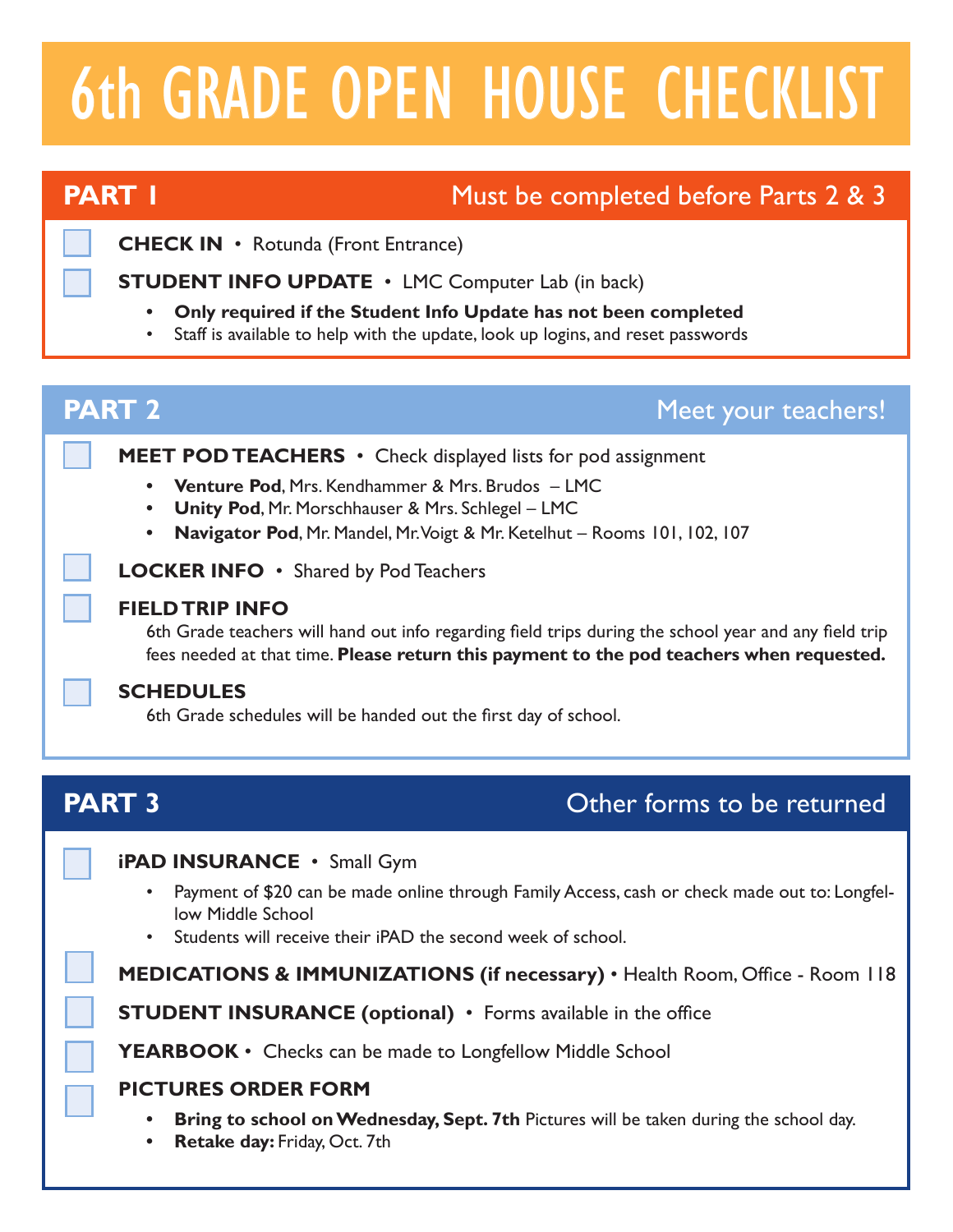

Please review the forms in this mailing and have them completed for Open House

# **HAVE YOU COMPLETED THE STUDENT INFO UPDATE?**

# Save time at Open House; do it today!

- **• Please complete the Student Info Update BEFORE Open House on August 24.**
- **• If the update is not completed by August 24, it will be added to your Open House visit.** Computers and assistance will be available.
- **• Need computer access?** Call the school's main office at 608- 789-7670 to make an appointment. Access is also available at all La Crosse public libraries, Boys & Girls Clubs, and the Black River Beach Community Center.
- **• For assistance over the phone or in person**, call the Longfellow Middle School Main Office at 608-789-7670.

For step-by-step directions, visit the Student Info Update page: **www.lacrosseschools.org/update**



- Open a web browser and go to the School District of La Crosse website: **www.lacrosseschools.org** 1
- Click the blue "Skyward Family Access" button in the left column. 2
- Enter your login and password and sign in 3
- 4. Click on "Go to Student Info Update for [STUDENT NAME]" in center column. 4

# **LONGFELLOW MIDDLE SCHOOL**



1900 DENTON ST, LA CROSSE WI 54601 608-789-7670 Jon Baudek, Interim Principal